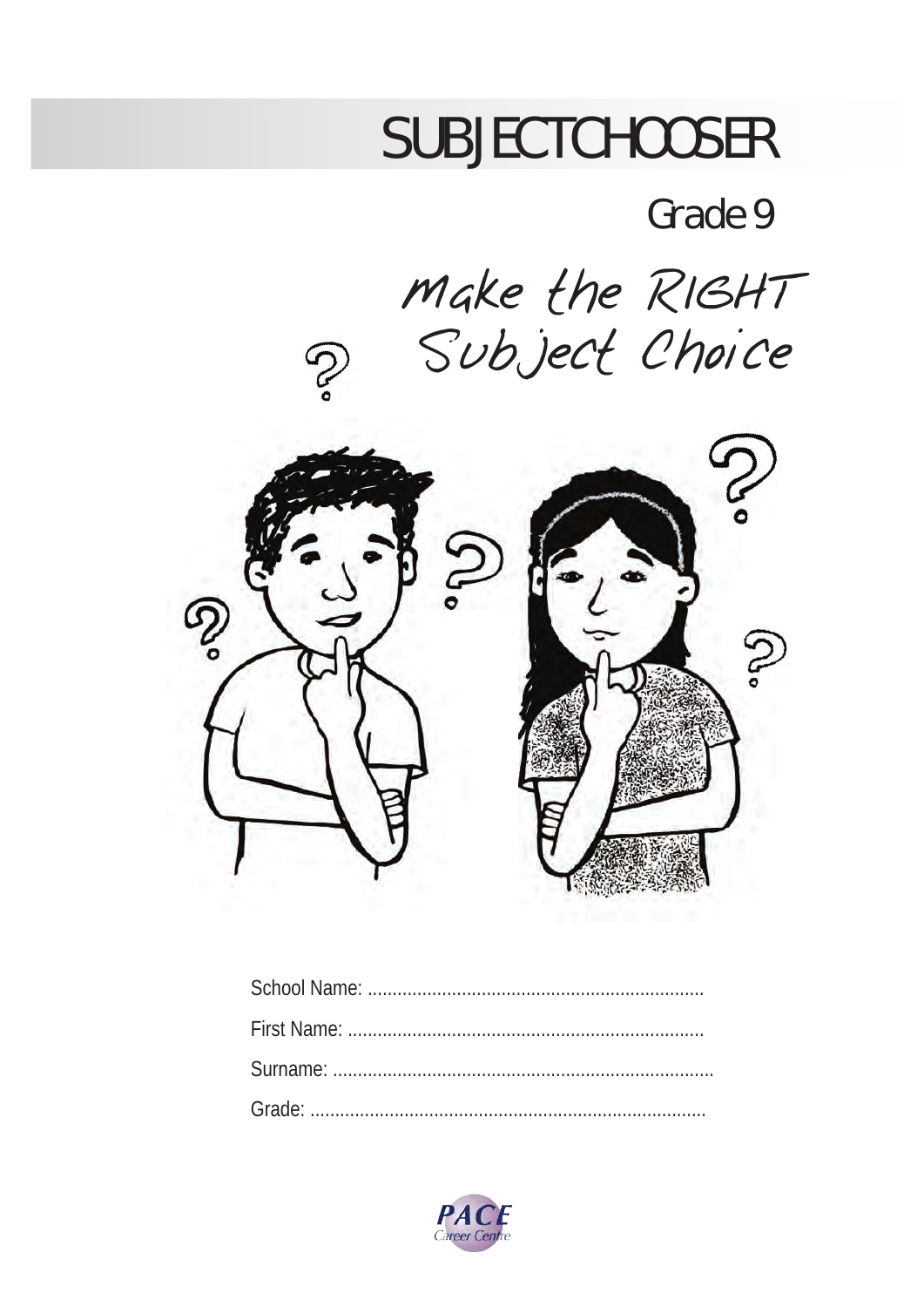#### CHOOSING SUBJECTS

#### Are you ready to choose your subjects for grade 10 ?

In Grade 9 you will need to choose the subjects you will be taking for Grade 10, 11 and 12.

- Do you know what subjects you are going to take?
- Is there a subject you are unsure about?
- Will your subjects allow you to study what you want to study when you leave school?
- What marks do you need to get into university or college in order to study the course you like?
- Are you unsure whether to take Mathematics or Maths Literacy?
- Are you unsure whether to take Physical Science?

These are common concerns when making subject choices in Grade 9 and will be addressed in this workbook.

#### Here are your subject options:

- Take 7 subjects
- Take the 3 compulsory subjects
- Choose between Mathematics and Mathematical Literacy?
- Choose 3 subjects of your choice, based on your highest fields of interest and your career requirements.

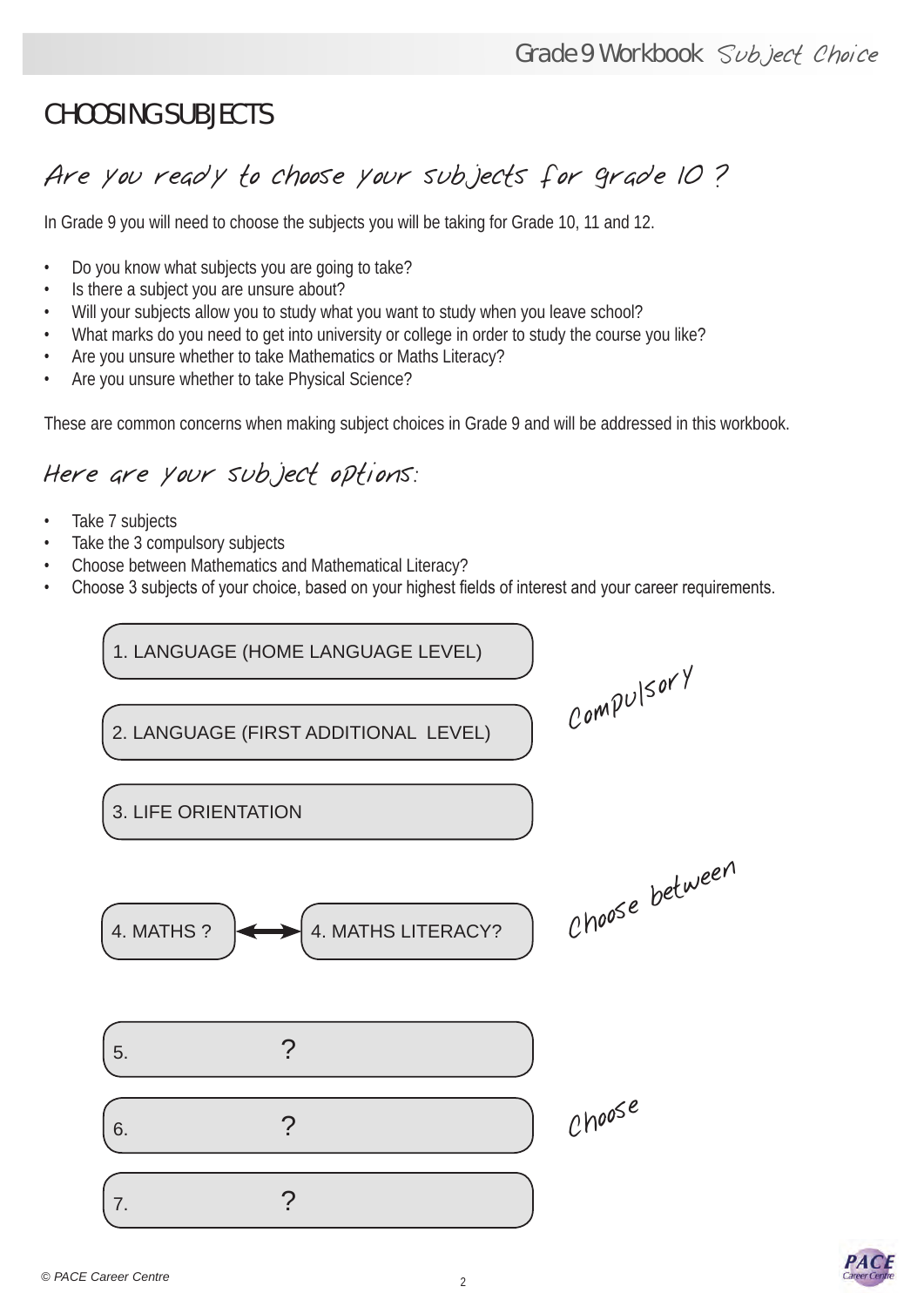Things to consider when choosing subjects:



#### Your favourite subjects and your marks:

Write down your current subjects and marks in the table below. Write down your latest marks if you don't have your final marks available. Tick your two favourite and two least favourite subjects in the columns provided below?

*PS: Are the subjects that you enjoy the most are usually subjects which you do well in?*

| SUBJECTS (GRADE 9) | <b>LATEST MARK</b> | <b>FAVOURITE</b> | LEAST<br><b>FAVOURITE</b> |
|--------------------|--------------------|------------------|---------------------------|
|                    |                    |                  |                           |
|                    |                    |                  |                           |
|                    |                    |                  |                           |
|                    |                    |                  |                           |
|                    |                    |                  |                           |
|                    |                    |                  |                           |
|                    |                    |                  |                           |
|                    |                    |                  |                           |

#### Your Career Field

A Career Field is a is a family of related careers. Complete the self exploration questionnaire on your goStudy school career guidance website (click on questionnaire) to determine which career fields you are interested in.

*PS. The best subject choices are made when you know what career field you are interested in and can then find the best subject combinations for your chosen field.* 

An example of some of the career fields below.

| <b>CAREER FIELD</b>      | <b>DESCRIPTION</b>                                                                                                     |
|--------------------------|------------------------------------------------------------------------------------------------------------------------|
| Visual Arts              | This field involves drawing, designing or sculpting art.                                                               |
| Marketing & Sales        | This field involves researching, developing, packaging and face-to-face selling of products and services.              |
| <b>Trades</b>            | This field involves the use of tools, machinery and equipment.                                                         |
| Sport                    | This field involves doing sport and managing sports activities.                                                        |
| <b>Creative Services</b> | This field involves working with your hands to create services for people.                                             |
| Law                      | This field involves advising, researching, debating, interpreting and making judgements on issues realting to the law. |
| Social science           | This field focuses on understanding people, society and culture.                                                       |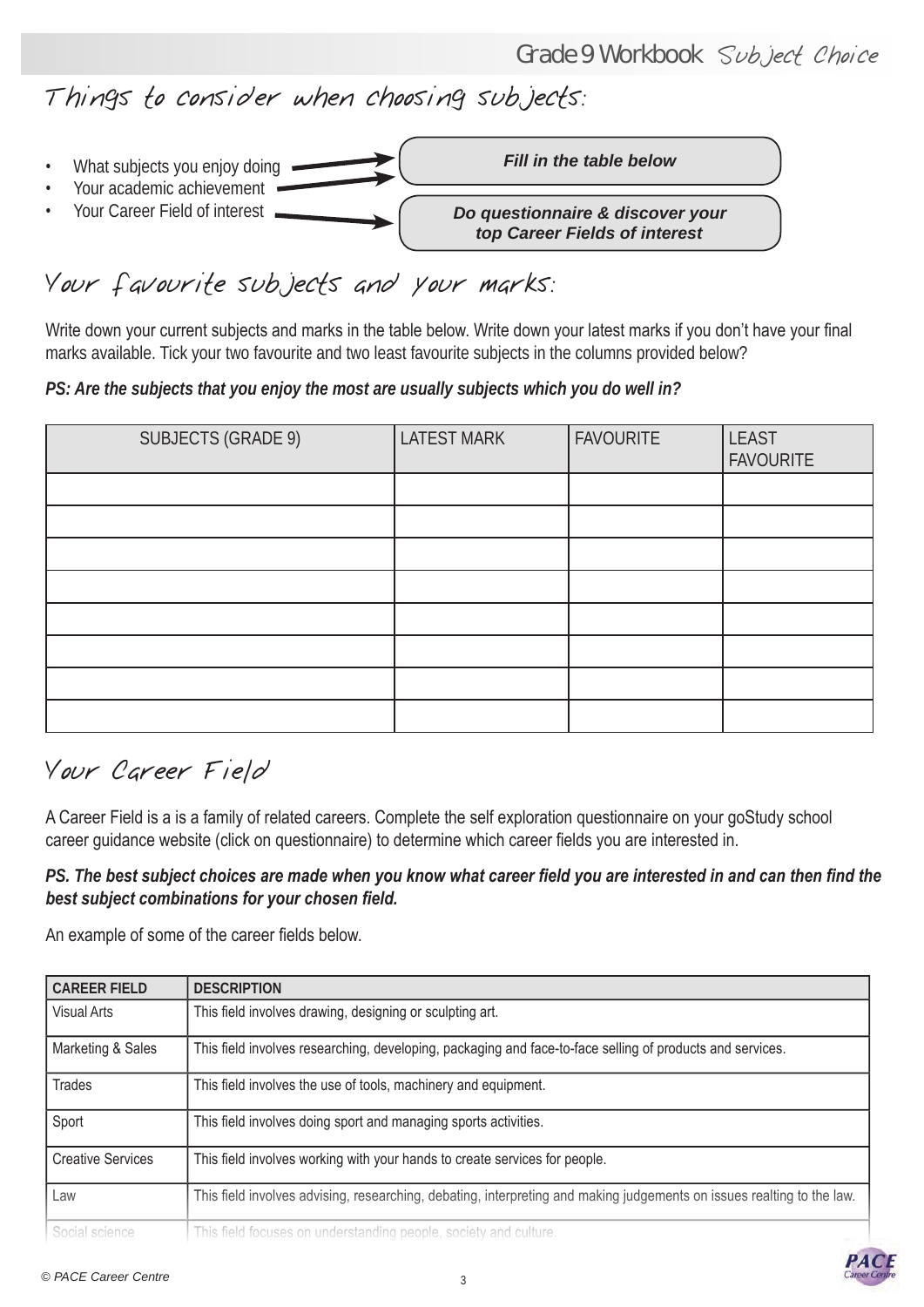#### MATHEMATICS OR MATHS LITERACY?

Are you struggling to choose between Maths and Maths Literacy? Both Mathematics and Mathematical Literacy are important subjects. Every career involves some level of Mathematical Literacy, but not all careers require Maths. After doing the PACE self-exploration questionnaire, did you score high in the fields of Science, Engineering, or Medicine? Most of the careers in these fields require Mathematics.

Ask yourself:

- Do I need Maths for my career field(s)?
- Do I enjoy Maths?
- Am I passing well in Maths in Grade 9?

If you answered *yes* to any of these questions then consider doing Maths as one of your subjects. If you are not passing or you are doing badly in Maths is Grade 9, consider choosing Maths Literacy.

For most people the choice between Maths and Maths literacy is a big choice to make so if you are not sure what to take read more on the choice between Maths and Maths Literacy below.

#### Maths

If you are wanting to do a *scientific field* requiring maths, then you need to do Maths at school.

**Eg.**, Engineering, Accounting, Actuarial Science, Medical Science, Business and Business Science

If you are wanting to do a career in one of these fields at university, then you should take Mathematics as one of your subjects. These fields involve abstract problem solving and reasoning.

### Maths Literacy

The aim of Mathematical literacy is to develop mathematical skills in everyday situations i.e. general life skills such as reading a bank statement, or setting up a budget are requirements in mathematical literacy. A chef will need maths literacy to calculate weights and volumes when preparing food for a banquet. A psychologist will need to conduct surveys and then to represent and interpret data using sampling methods in statistics. However a psychologist will not need Mathematics.

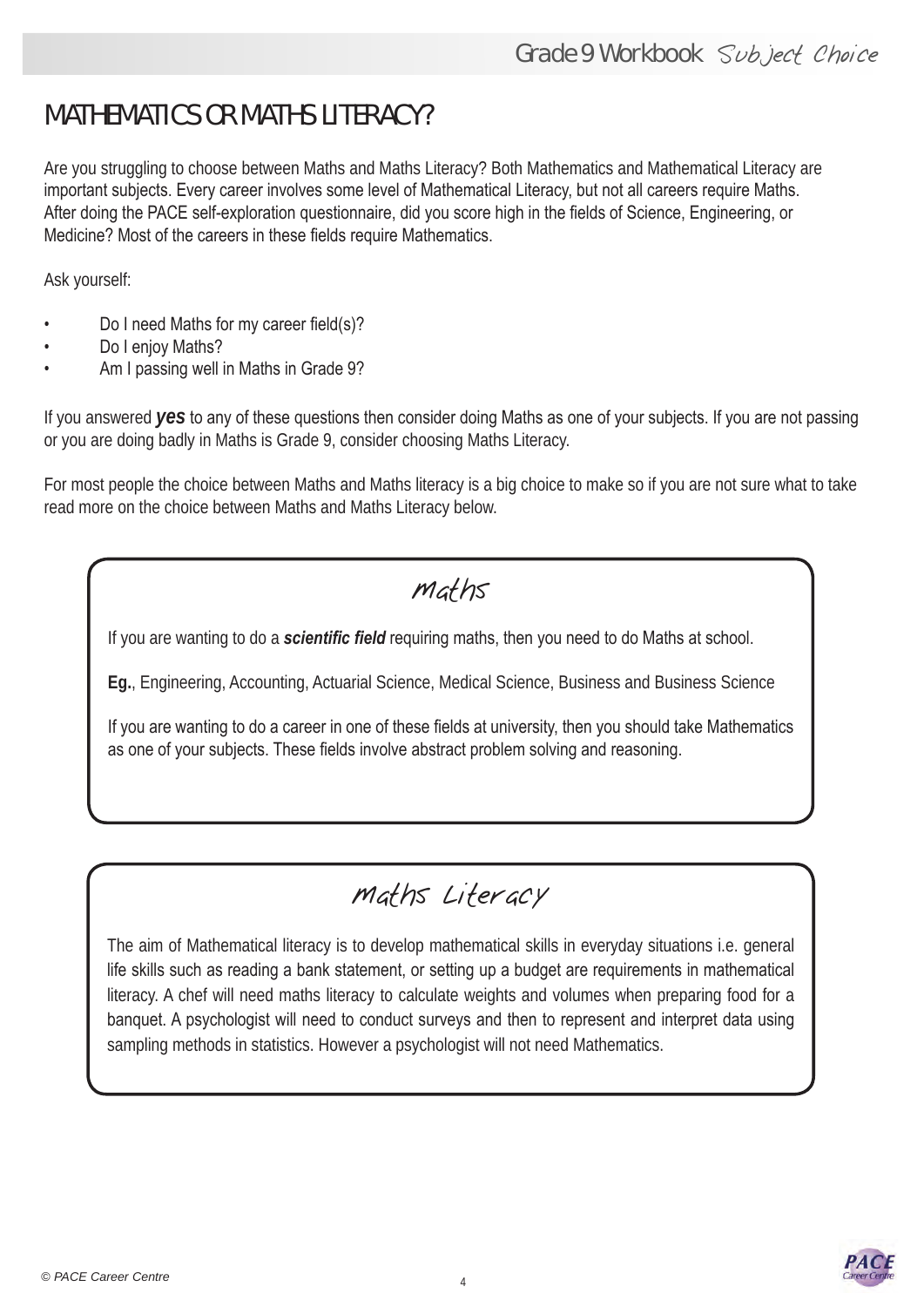#### MINIMUM REQUIREMENTS FOR THE NATIONAL SENIOR CERTIFICATE (NSC)

To pass the school year, you need to . . .

Pass 6 of the 7 subjects:

Home language: Obtain at least 40% in the Home Language

2 other subjects: Obtain at least 40%

3 Additional subjects: Obtain at least 30% in the other two subjects

For a Degree Programme, you need:

A National Senior Certificate (NSC) with an achievement rating of 4 (Adequate Achievement, 50-59%) or better in four recognized 20-credit NSC subjects  $\mathcal{N}$  of e that each university will have its own minimum entry requirements per faculty over and above these requirements.

For a Certificate Programme, you need:

a National Senior Certificate and recognised NSC 20-credit subjects.

For a Diploma Programme, you need:

You need a National Senior Certificate (NSC) with an achievement rating of 3 (Moderate Achievement, 40-49%) or better in four recognised NSC 20-credit subjects.

Designated Subjects

*Approved subjects which have been classified as more suitable for tertiary study.*

Accounting Agricultural Sciences Business Studies Dramatic Arts **Economics** Engineering Graphics and Design Geography **History** Consumer Studies Information Technology Languages (all recognized languages) Life Sciences **Mathematics** Mathematical Literacy **Music** Physical Sciences Religion Studies Visual Arts

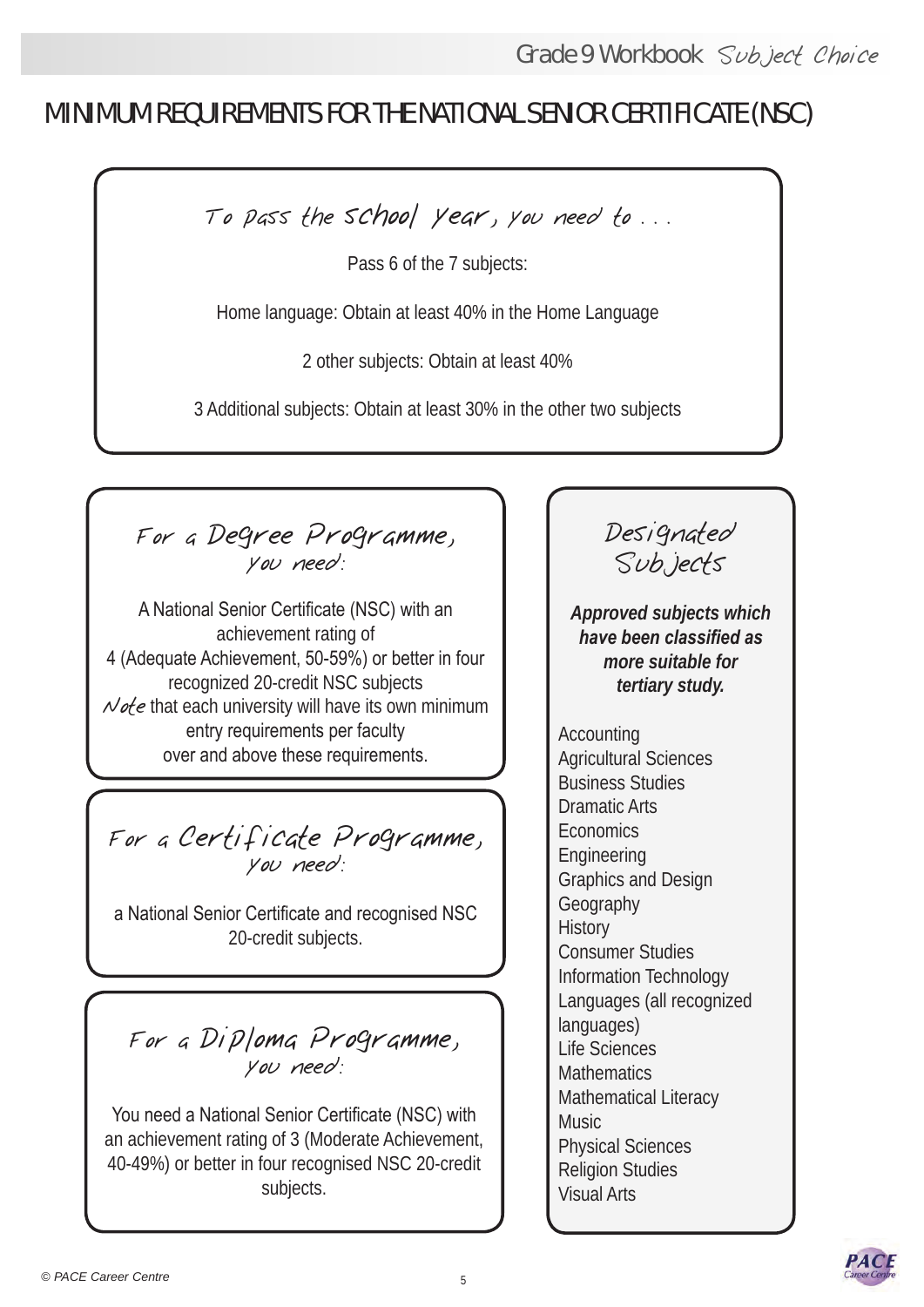Grade 9 Workbook Subject Choice



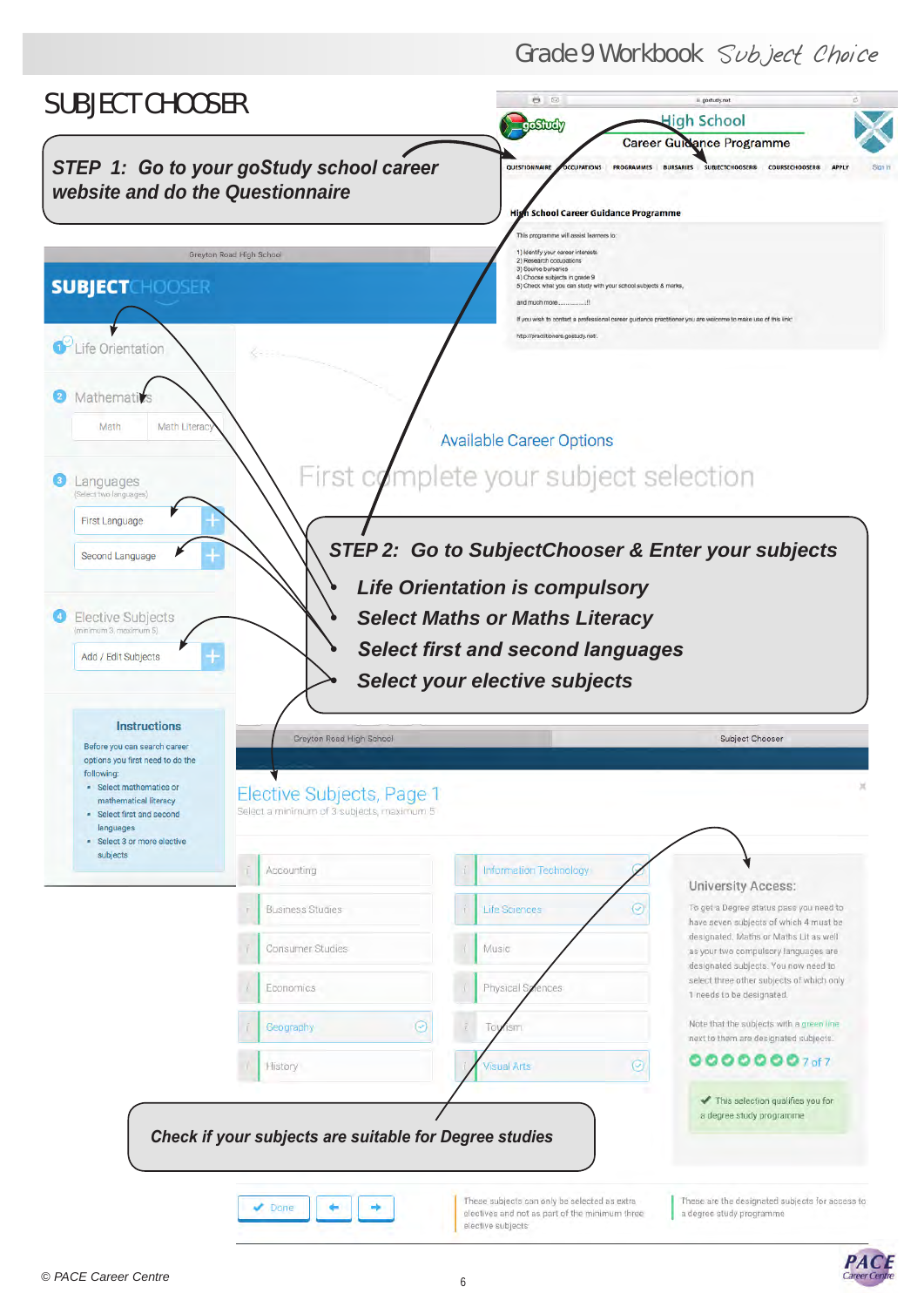#### *STEP 3: Look at career options linked to your subjects*

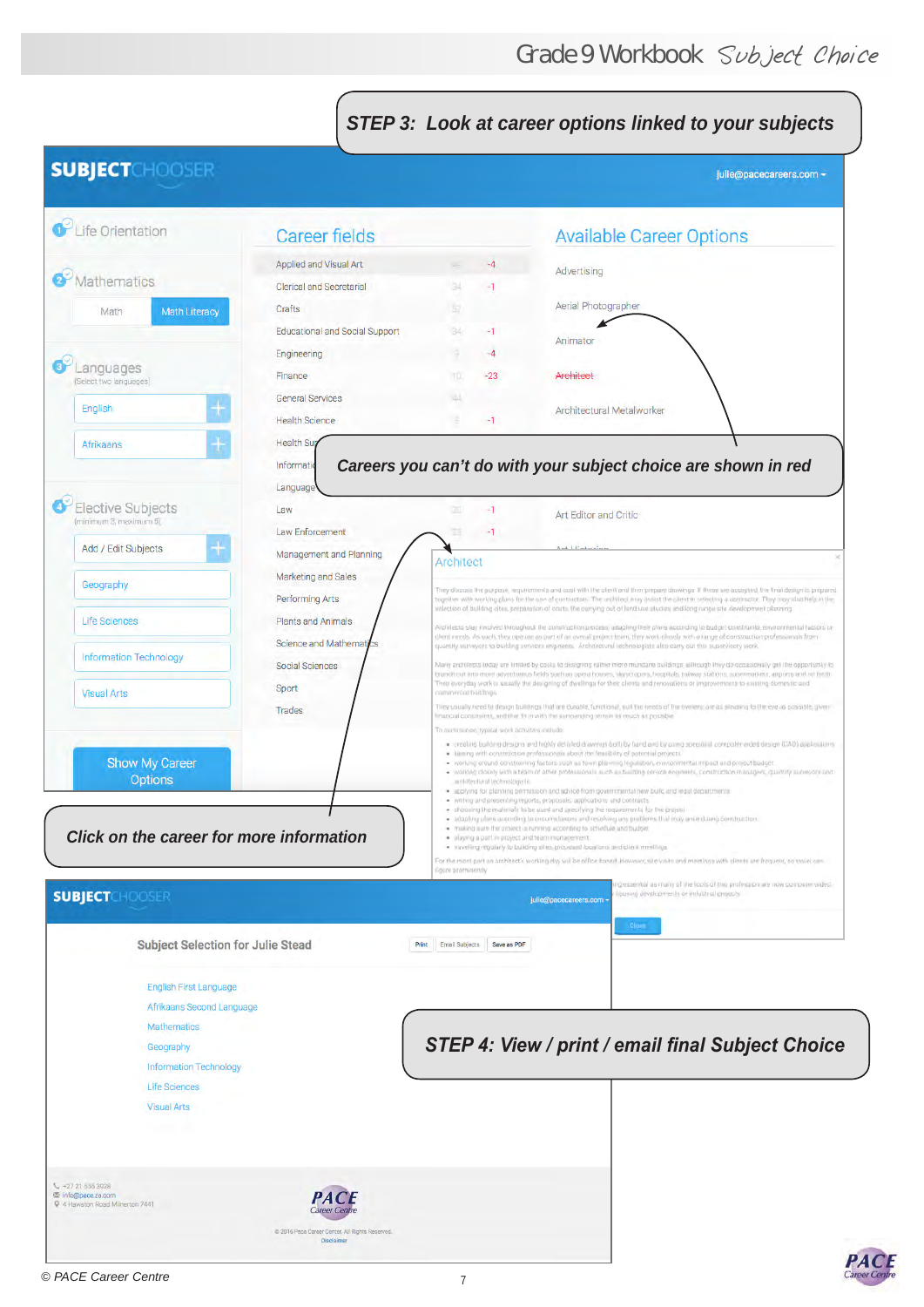#### RESEARCH CAREER FIELDS:

- After doing the Questionnaire which Fields did you score highest in?
- • Write down your 3 highest fields below.
- • For each Field, identify 2 careers that you like.
- Write down any compulsory subjects required for careers in this Field?

| <b>CAREER FIELD</b>                 | CAREERS I LIKE IN THIS FIELD | <b>COMPULSORY SUBJECTS?</b>    |
|-------------------------------------|------------------------------|--------------------------------|
| YOU SCORED HIGHEST IN OR LIKE MOST! | CHOOSE 2!                    | LEAVE BLANK IF THERE ARE NONE! |
|                                     |                              |                                |
|                                     |                              |                                |
|                                     |                              |                                |
|                                     |                              |                                |
|                                     |                              |                                |
|                                     |                              |                                |

What to study after school?

There are minimum entry requirements for degree or diploma studies. Keep in mind that to do degree studies you must have a matric with a degree entrance.

Check the minimum requirements for a National Senior Certificate (NSC) on page 5. Where do you want to study? Do you meet the requirements? Tick  $(\vee)$  in the relevant block(s).



University University **University** University of Technology



Technical College **Private College** Private College **Private College** Other